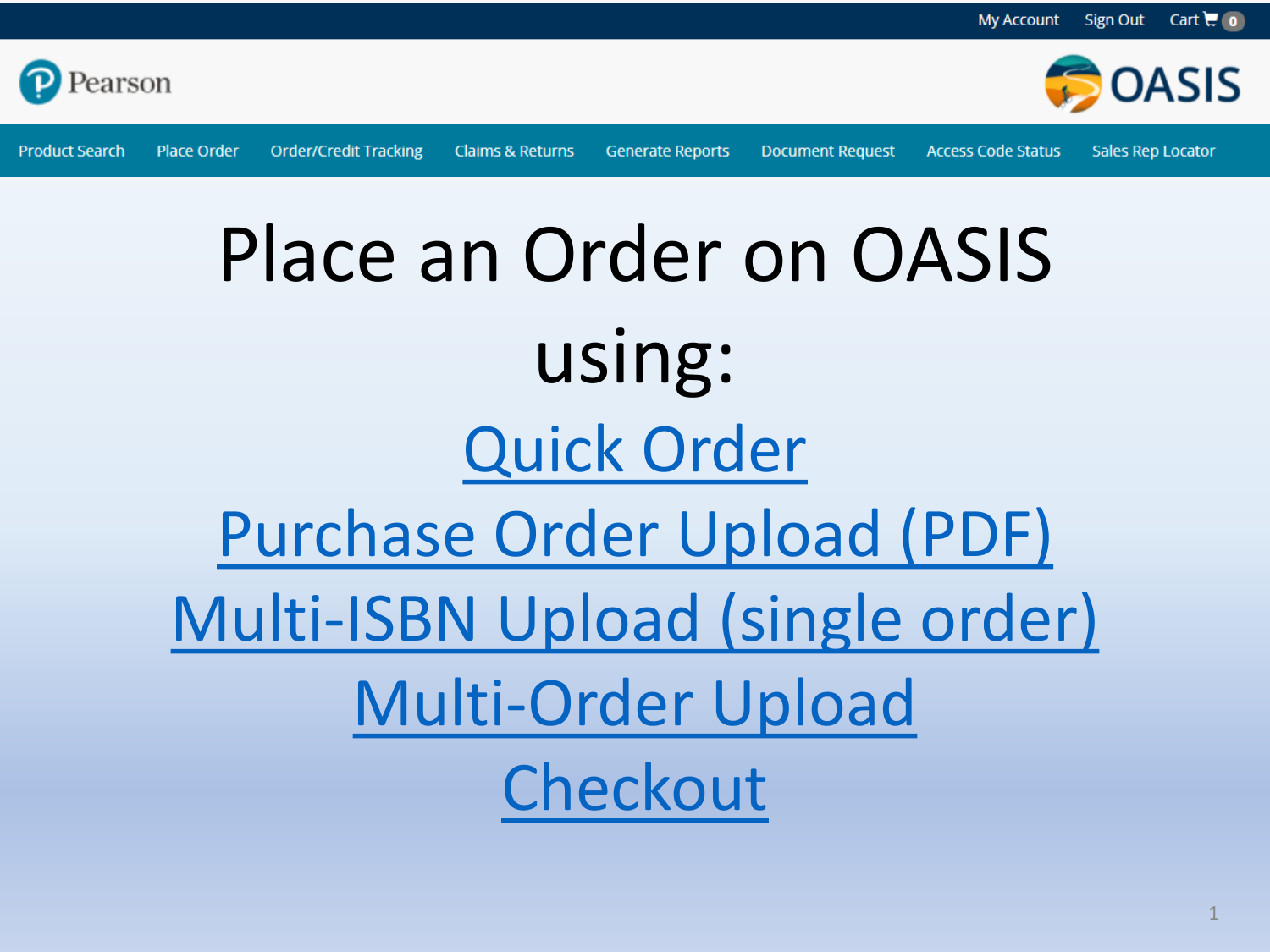### In the navigation links at the top, hover over "Place Order" and select one of the first 4 options.

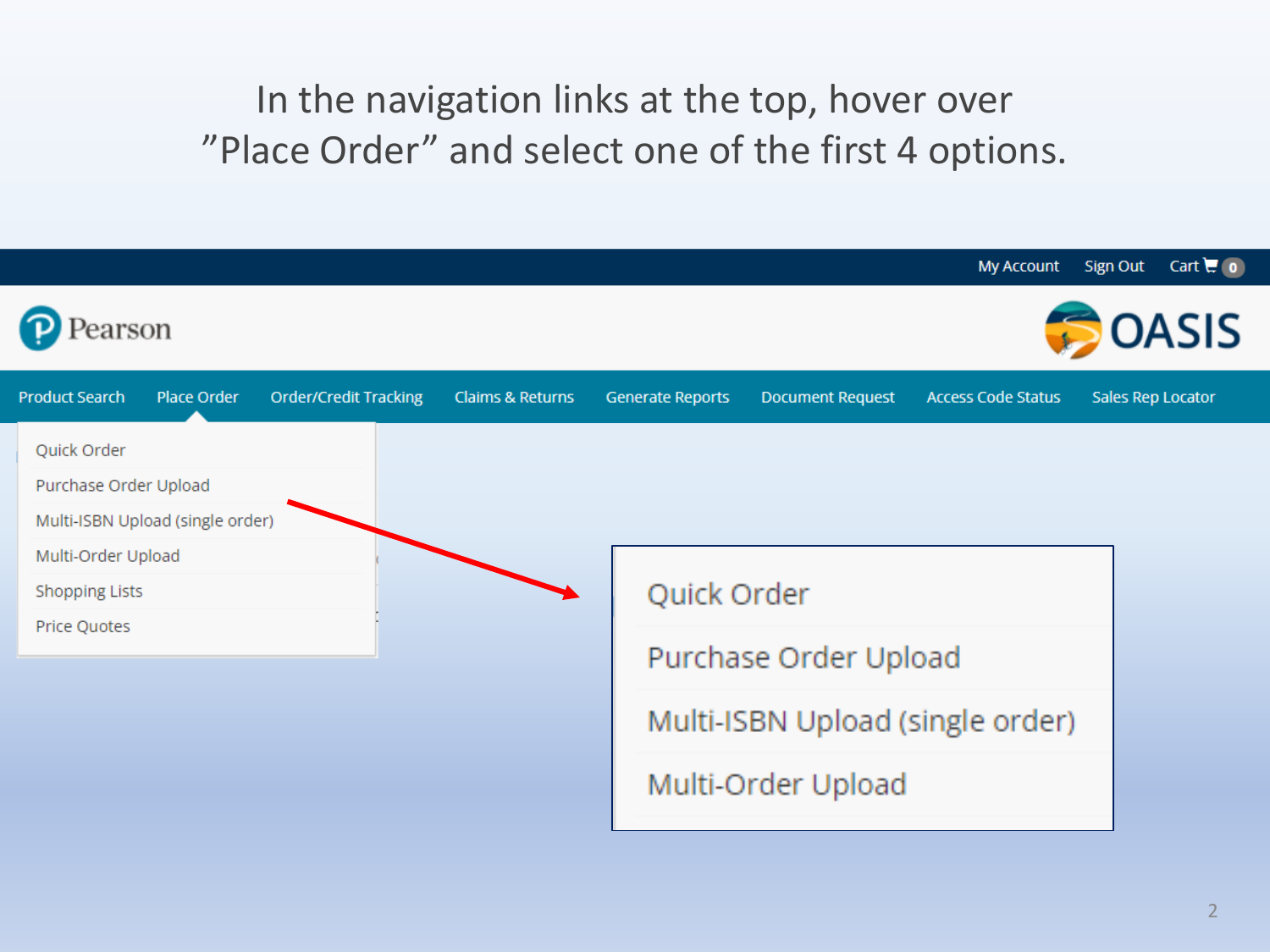<span id="page-2-0"></span>

## Quick Order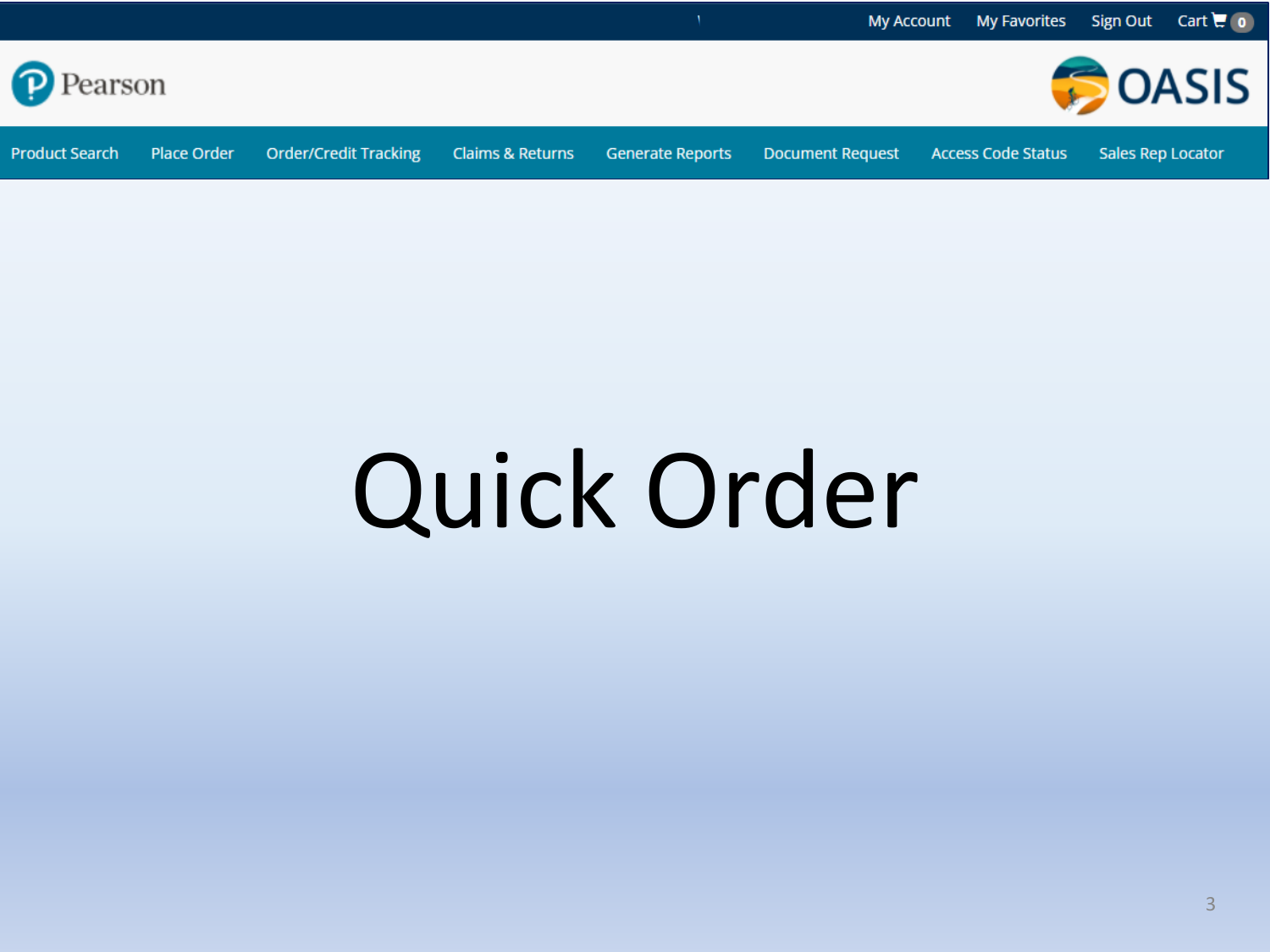Enter up to 25 ISBNs & quantities at a time. All valid items will be added to the Cart when you click "Add to Cart". If you have more ISBNs, return to Quick Order and add them. There is no limit.

| Quick Order                                                        |     |                                                                         |  |                  |                    |
|--------------------------------------------------------------------|-----|-------------------------------------------------------------------------|--|------------------|--------------------|
| Enter up to 25 ISBNs at a time.<br>View step-by-step instructions. |     | All valid items will be added to the Cart when you click "Add to Cart". |  | <b>Clear All</b> | <b>Add to Cart</b> |
| <b>ISBN</b>                                                        | Qty | <b>Title</b>                                                            |  |                  |                    |
| 9780134093413                                                      | 25  | <b>Campbell Biology</b>                                                 |  |                  |                    |
| Enter ISBN                                                         |     |                                                                         |  |                  | X                  |
| <b>Enter ISBN</b>                                                  |     |                                                                         |  |                  |                    |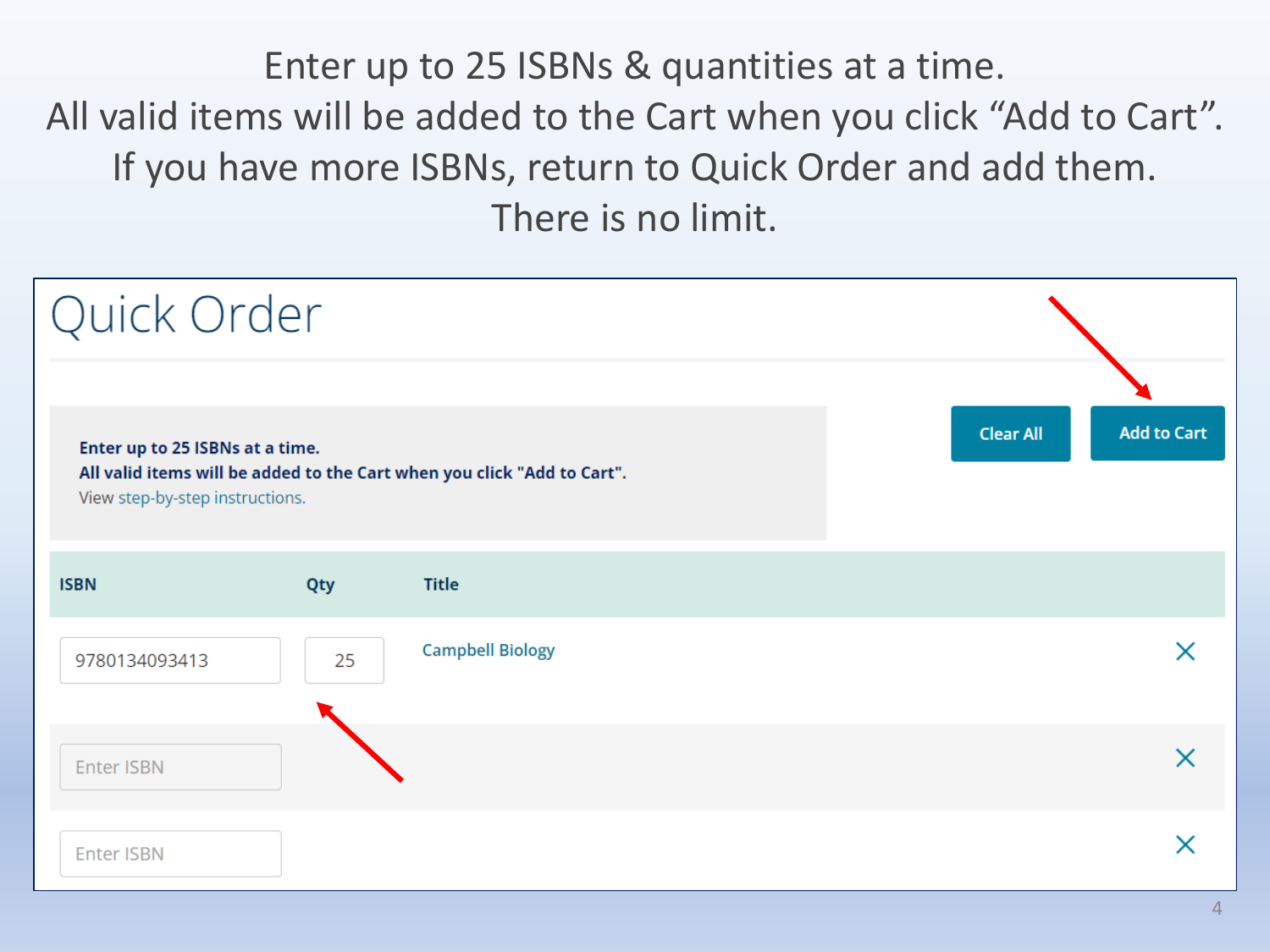<span id="page-4-0"></span>

# Purchase Order Upload (PDF)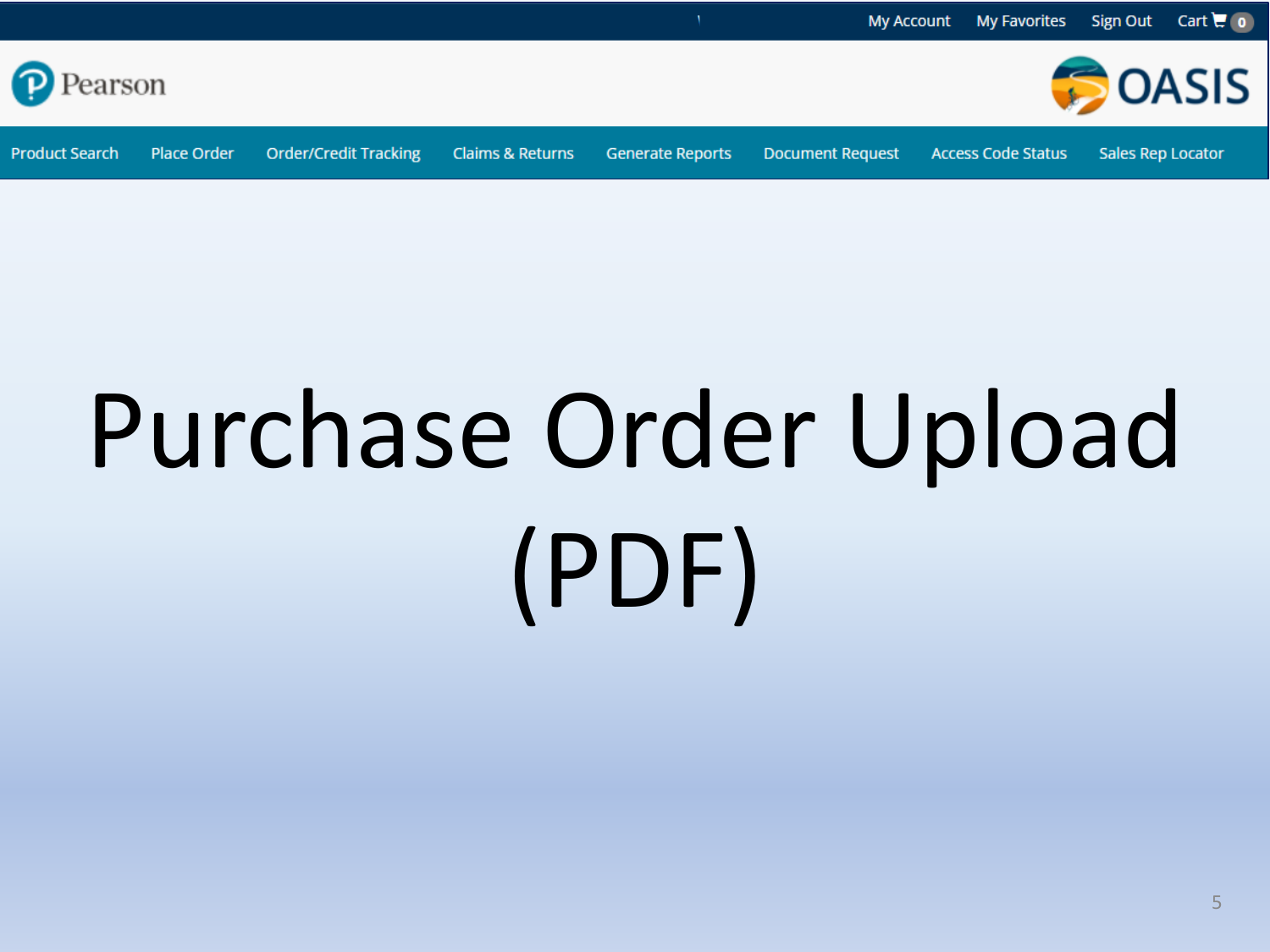Upload a PDF file to expedite your order entry. Most standard Purchase Order Format will work or use our basic template. Once uploaded, the PO # and ISBN/qty information will be displayed on a Review Page that can be edited, if needed.

|                          | Purchase Order Upload                                                                                                                                                                     |                                                                                                                                                |
|--------------------------|-------------------------------------------------------------------------------------------------------------------------------------------------------------------------------------------|------------------------------------------------------------------------------------------------------------------------------------------------|
| Bill To: *<br>Ship To: * |                                                                                                                                                                                           | *Required<br>$\checkmark$<br>$\checkmark$                                                                                                      |
|                          | • Upload a PDF file with ISBNs and quantities to expedite your order entry.<br>save it as a PDF.<br>. The uploaded data will be displayed on a Review Page that can be edited, if needed. | • Most standard Purchase Order formats will work. You can use this basic Purchase Order template. Download it, enter the order information and |
|                          | How to format the file:<br>. Include ISBN and quantity on the same line.<br>• The file must be a PDF.<br>• Maximum file size per upload: 2 MB                                             | Select a file to upload:<br>po19023.pdf<br><b>Choose File</b>                                                                                  |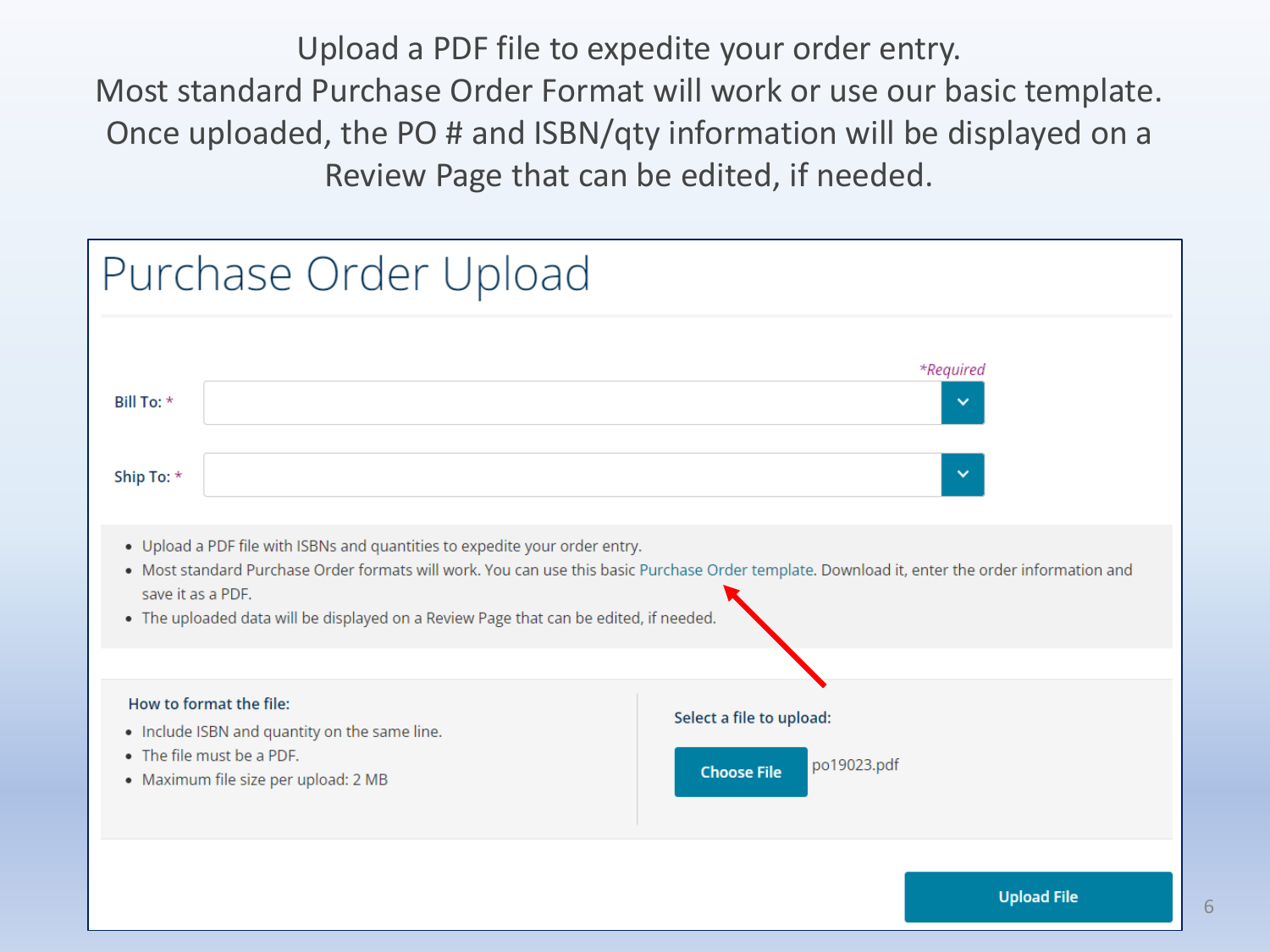Select the Bill To and Ship To addresses, if needed. Create your Purchase Order document and save as a PDF. Click "Choose File" and select that document. Click "Upload File".

On the Review Page, confirm the data, add it to the Cart and Checkout.

|                                               | Purchase Order Upload                                                                                                                                                |                                                                                                                                                                                             |
|-----------------------------------------------|----------------------------------------------------------------------------------------------------------------------------------------------------------------------|---------------------------------------------------------------------------------------------------------------------------------------------------------------------------------------------|
| Bill To: *<br>Ship To: *<br>save it as a PDF. | . Upload a PDF file with ISBNs and quantities to expedite your order entry.<br>• The uploaded data will be displayed on a Review Page that can be edited, if needed. | *Required<br>$\checkmark$<br>$\checkmark$<br>. Most standard Purchase Order formats will work. You can use this basic Purchase Order template. Download it, enter the order information and |
|                                               | How to format the file:<br>• Include ISBN and quantity on the same line.<br>• The file must be a PDF.<br>• Maximum file size per upload: 2 MB                        | Select a file to upload:<br>po19023.pdf<br><b>Choose File</b>                                                                                                                               |
|                                               |                                                                                                                                                                      | <b>Upload File</b>                                                                                                                                                                          |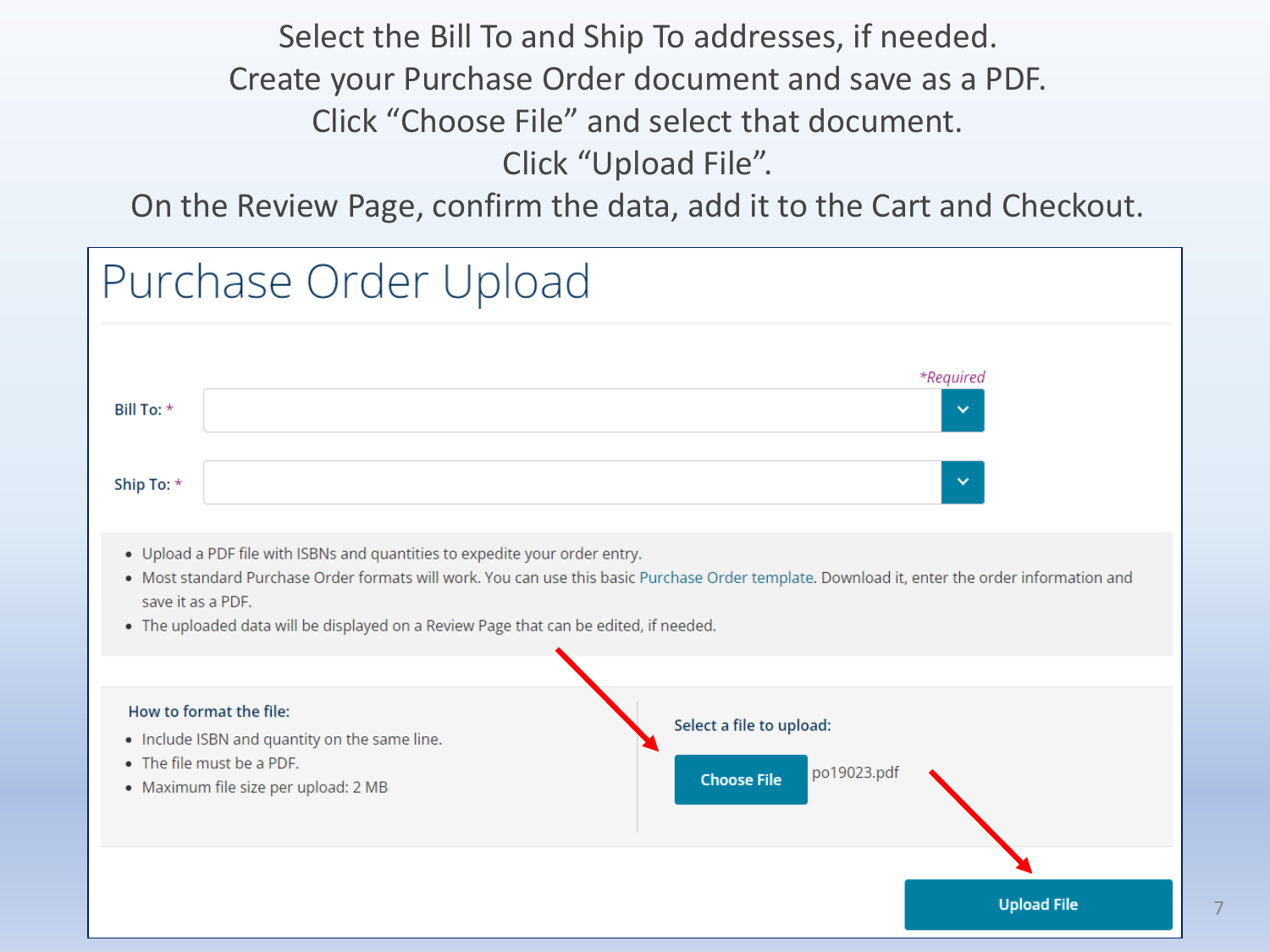<span id="page-7-0"></span>

# Multi-ISBN Upload (single order)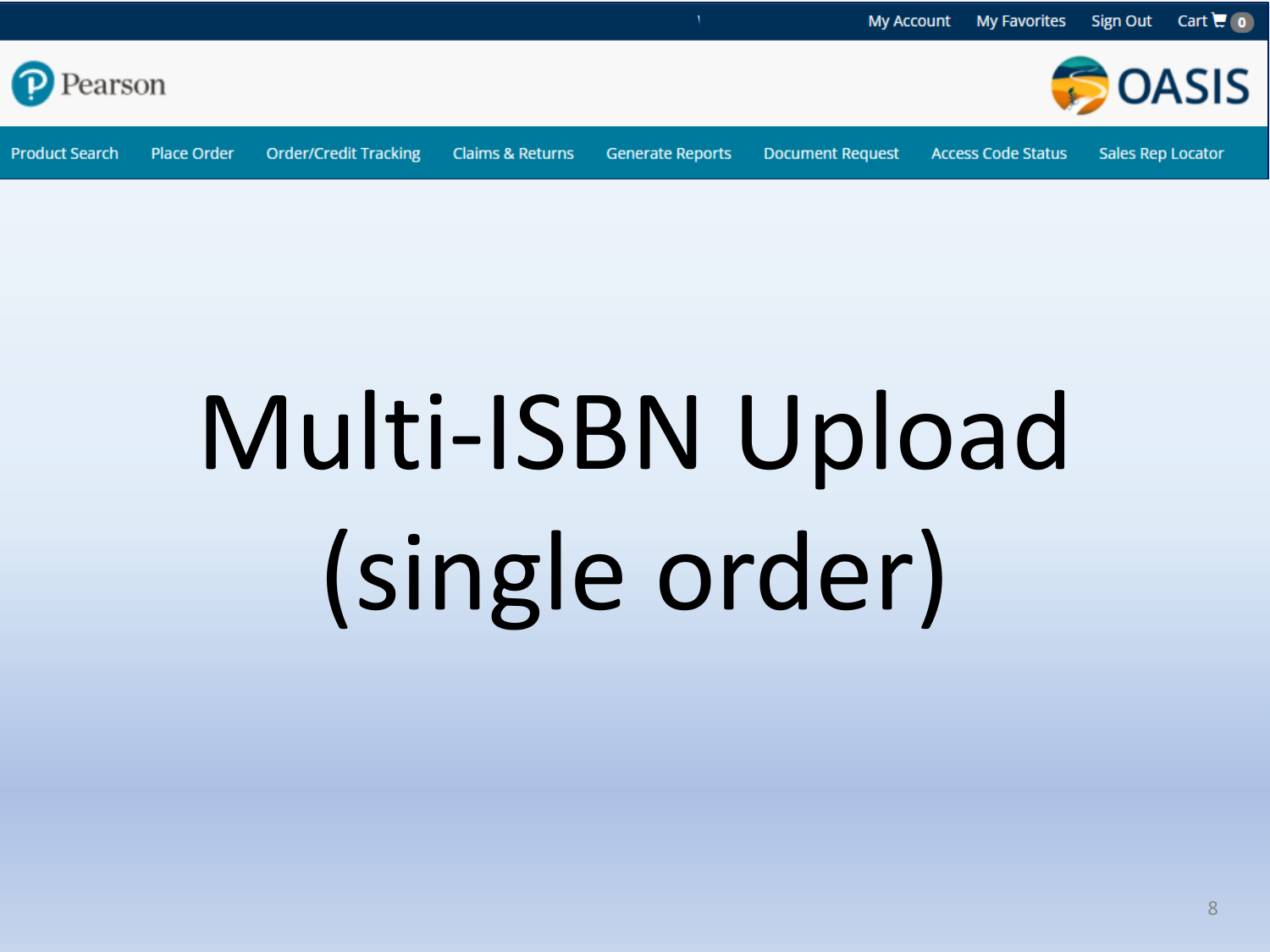### Upload a text file with multiple ISBNs and quantities to expedite your data entry. The uploaded file becomes a "Shopping List".

## Multi-ISBN Upload

- . Upload a text file with multiple ISBNs and quantities to expedite your data entry.
- The uploaded file becomes a "Shopping List".
- From there, add it to the Cart to view pricing & availability and place an order.
- If you are checking pricing & availability only, delete the cart after viewing.

#### How to format the file:

- Include both column headers ISBN (column A), Quantity (column B)
- For pricing, enter a quantity of 1 for each ISBN
- For ordering, enter the quantity that you need
- The file must be a text file with CSV extension
- Maximum file size per upload: 10.00 KB





Upload File

Need Help?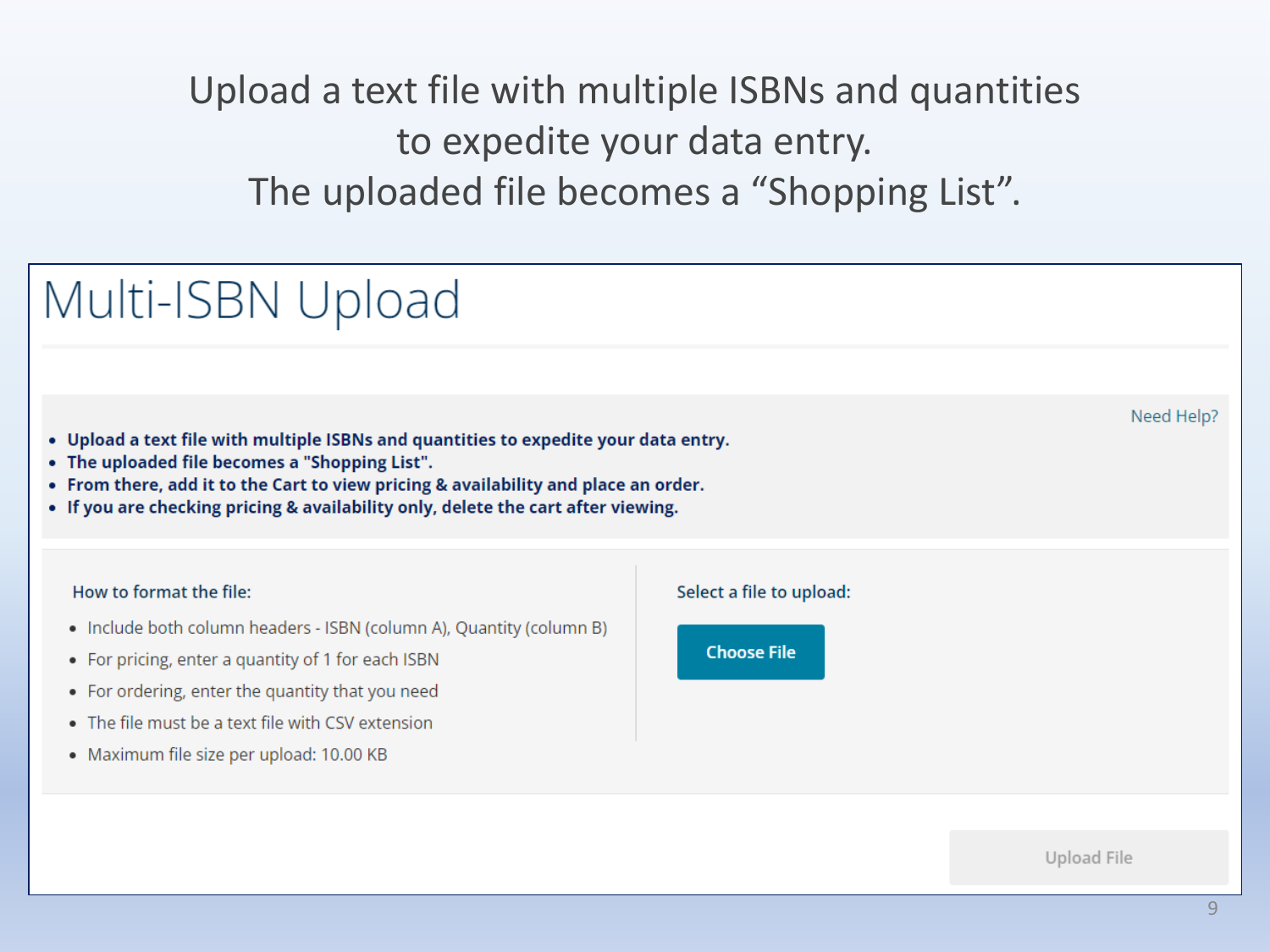## Click "Choose File" and select the text file (CSV) document. Click "Upload File". On the Shopping List Page, confirm the data, add it to the Cart and Checkout.

## Multi-ISBN Upload

- . Upload a text file with multiple ISBNs and quantities to expedite your data entry.
- The uploaded file becomes a "Shopping List".
- . From there, add it to the Cart to view pricing & availability and place an order.
- If you are checking pricing & availability only, delete the cart after viewing.
- See our step-by-step instructions  $\mathbb{E}$  for more information.

#### How to format the file:

- Include both column headers ISBN (column A), Quantity (column B)
- For pricing, enter a quantity of 1 for each ISBN
- For ordering, enter the quantity that you need
- The file must be a text file with CSV extension
- · Maximum file size per upload: 10.00 KB

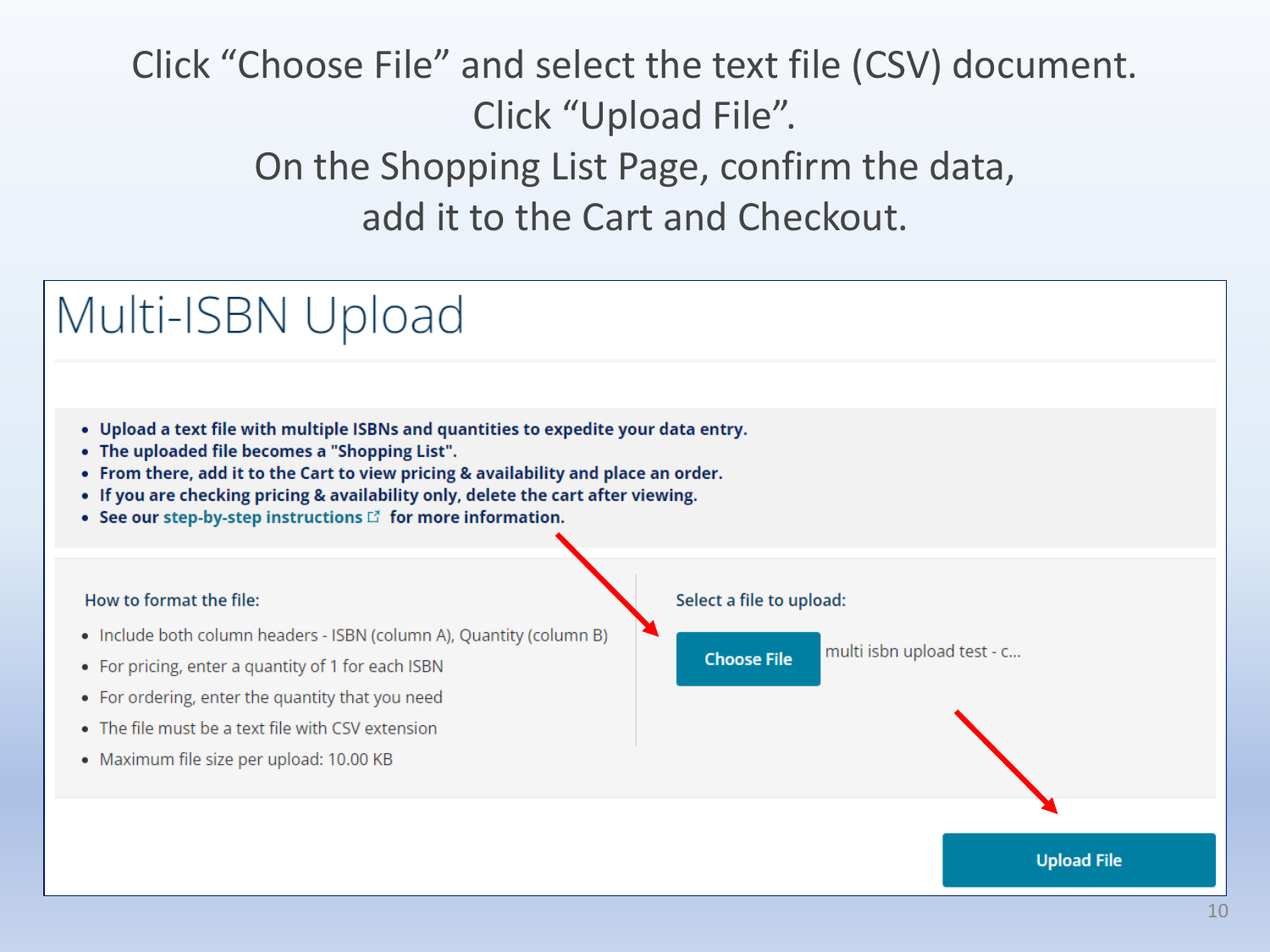<span id="page-10-0"></span>

## Checkout for Quick Order, Purchase Order Upload and Multi-Order Upload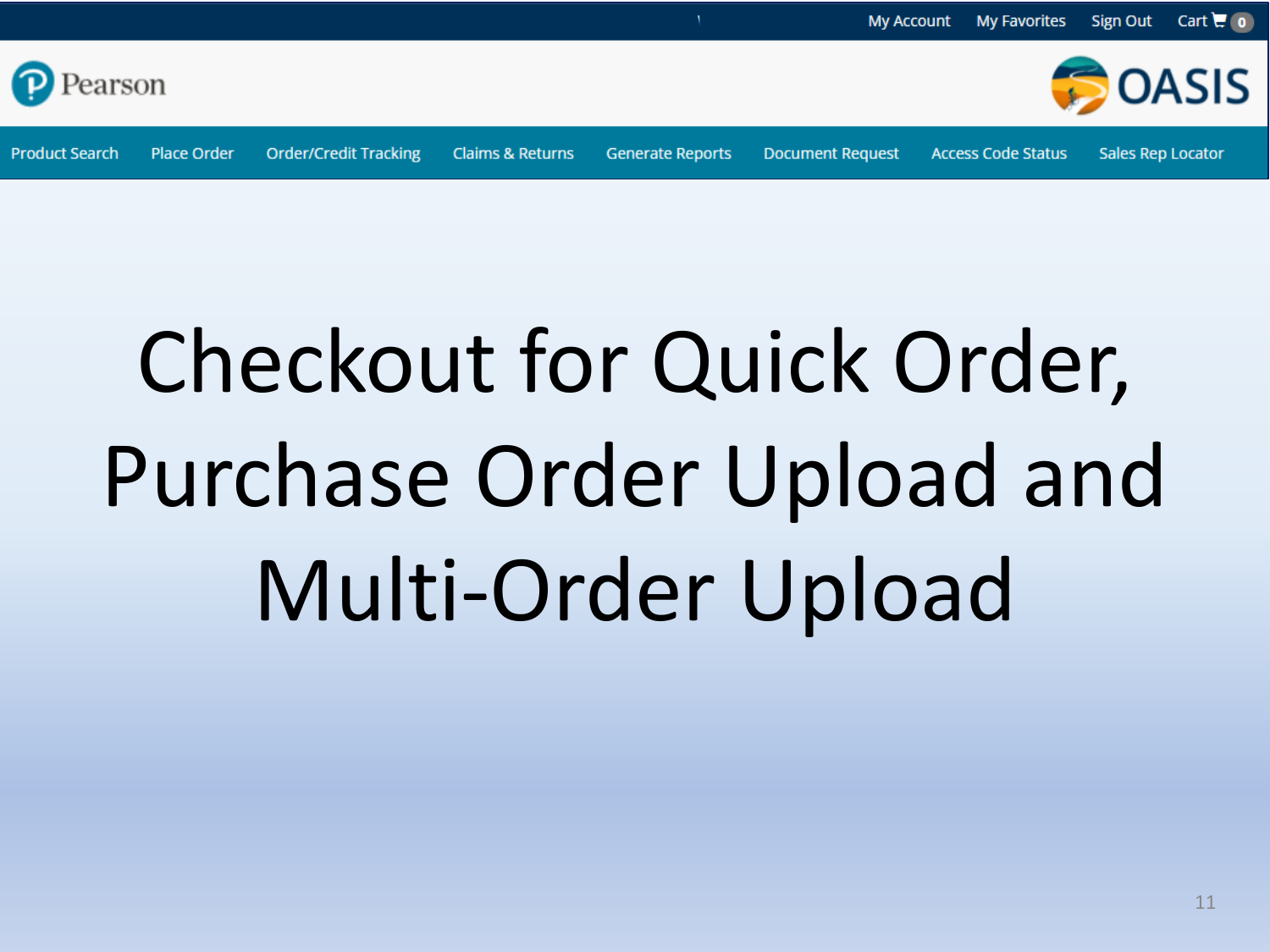### After adding all items to the Cart, click "Checkout" to finalize the order

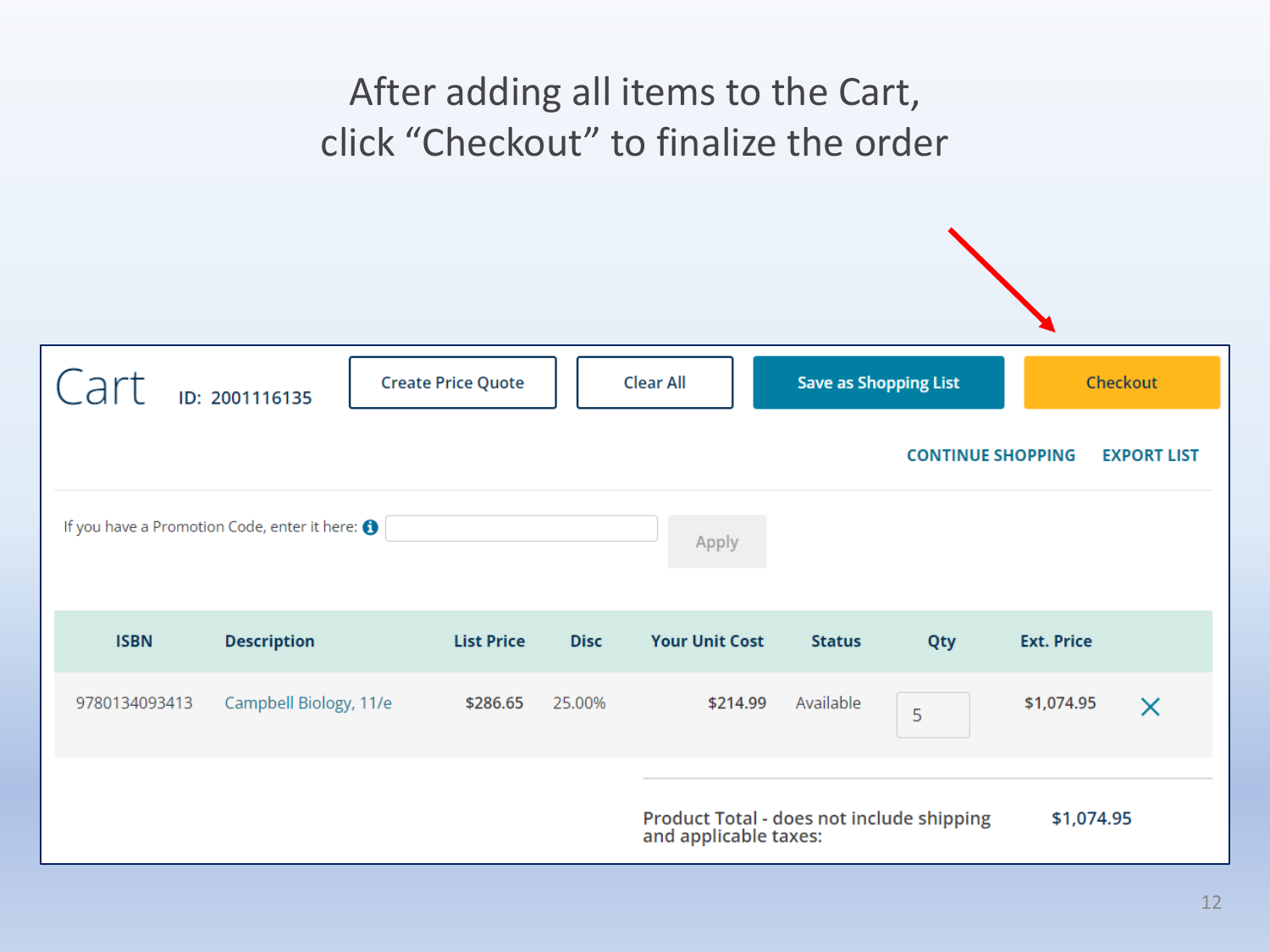On the "Checkout" page, review the order details on the right side

#### **Order Summary**

| P.O. Number:<br><b>First Name:</b><br><b>Last Name:</b><br><b>Email Address:</b><br><b>Phone Number:</b><br>Ship To: | 12345<br>Lorem ipsum dolor sit amet,<br>consectetur adipiscing elit, sed<br>do eiusmod tempor incididunt ut<br>labore et dolore magna aliqua. Ut<br>enim ad minim veniam, quis<br>nostrud exercitation ullamco<br>laboris nisi ut aliquip ex ea<br>commodo consequat. Duis aute<br>irure dolor in reprehenderit in<br>voluptate velit esse cillum dolore<br>eu fugiat nulla pariatur.<br><b>Excepteur sint occaecat</b> |
|----------------------------------------------------------------------------------------------------------------------|-------------------------------------------------------------------------------------------------------------------------------------------------------------------------------------------------------------------------------------------------------------------------------------------------------------------------------------------------------------------------------------------------------------------------|
| Shipping:                                                                                                            | Ground                                                                                                                                                                                                                                                                                                                                                                                                                  |
| <b>Estimated Shipping Weight:</b>                                                                                    | 37.0 LBS                                                                                                                                                                                                                                                                                                                                                                                                                |
| Campbell Biology, 11/e<br>ISBN:<br>Status:<br><b>List Price:</b><br>Discount:<br><b>Your Unit Cost:</b><br>Qty:      | \$1,074.95<br>9780134093413<br>Available<br>\$286.65<br><b>Net</b><br>\$214.99<br>5                                                                                                                                                                                                                                                                                                                                     |
|                                                                                                                      |                                                                                                                                                                                                                                                                                                                                                                                                                         |

Product Total - does not include shipping and \$1,074.95 applicable taxes: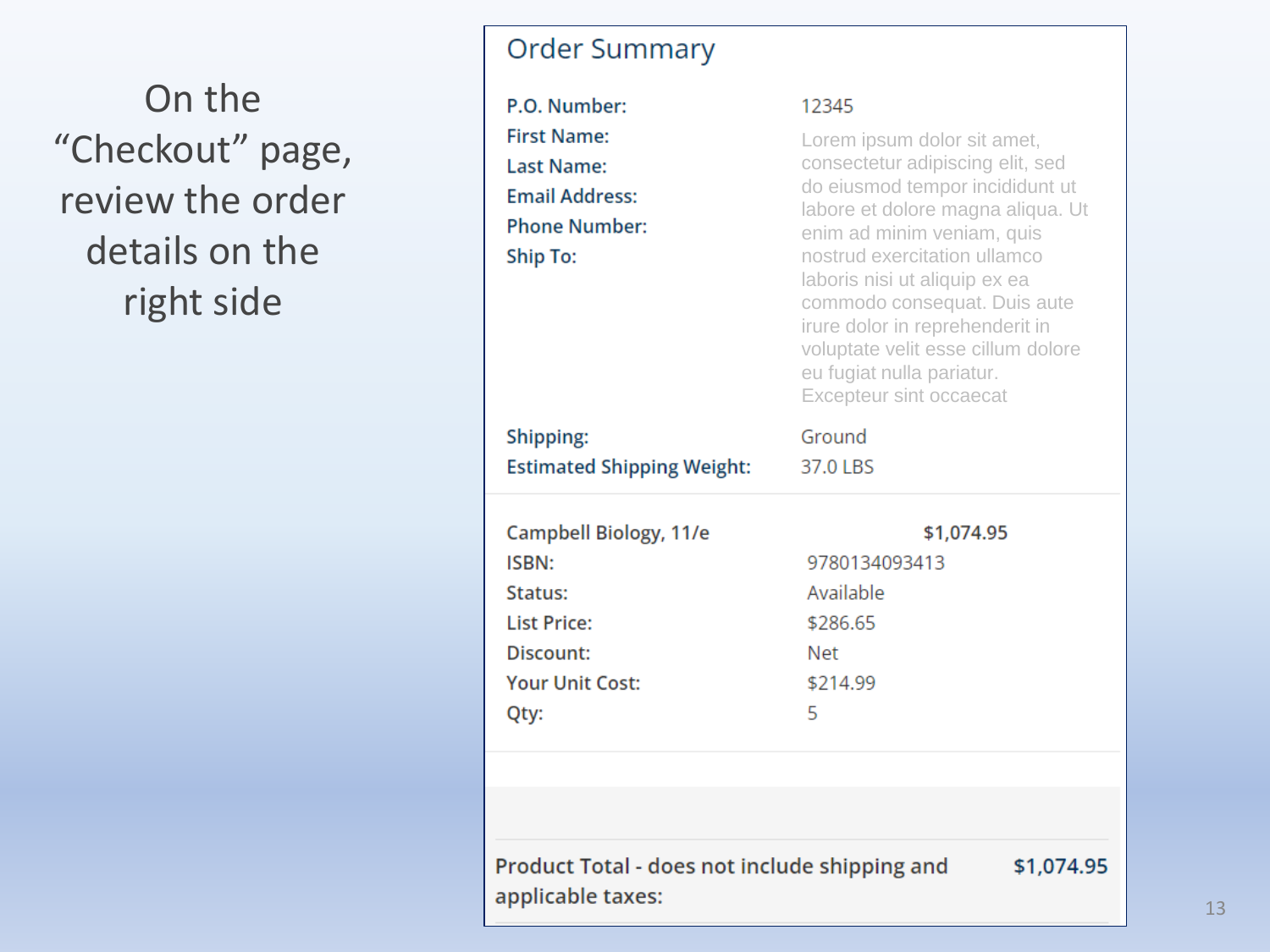| 1 Order and Payment Details              |           |
|------------------------------------------|-----------|
| Account Payment<br>C Credit Card Payment |           |
| <b>First Name:</b>                       |           |
| Your first name                          |           |
| <b>Last Name:</b>                        |           |
| Your last name                           |           |
| <b>Phone Number:</b>                     |           |
|                                          |           |
| <b>Email Address:</b>                    |           |
| myschool@school.edu                      |           |
| P.O. Number: *                           | *Required |
| 12345                                    |           |
| <b>Cancel BackOrders Date:</b>           |           |
| MM/DD/YYYY                               | 臝         |
| <b>Future Ship Date:</b>                 |           |
| MM/DD/YYYY                               | ≣         |
| Promotion Code: 0                        |           |
|                                          | Apply     |
| <b>Next</b>                              |           |

On the "Checkout" page, fill out the necessary information in each section on the left side

This is Section 1

Note that "Credit Card Payment" is selected here but the information is entered in Section 4.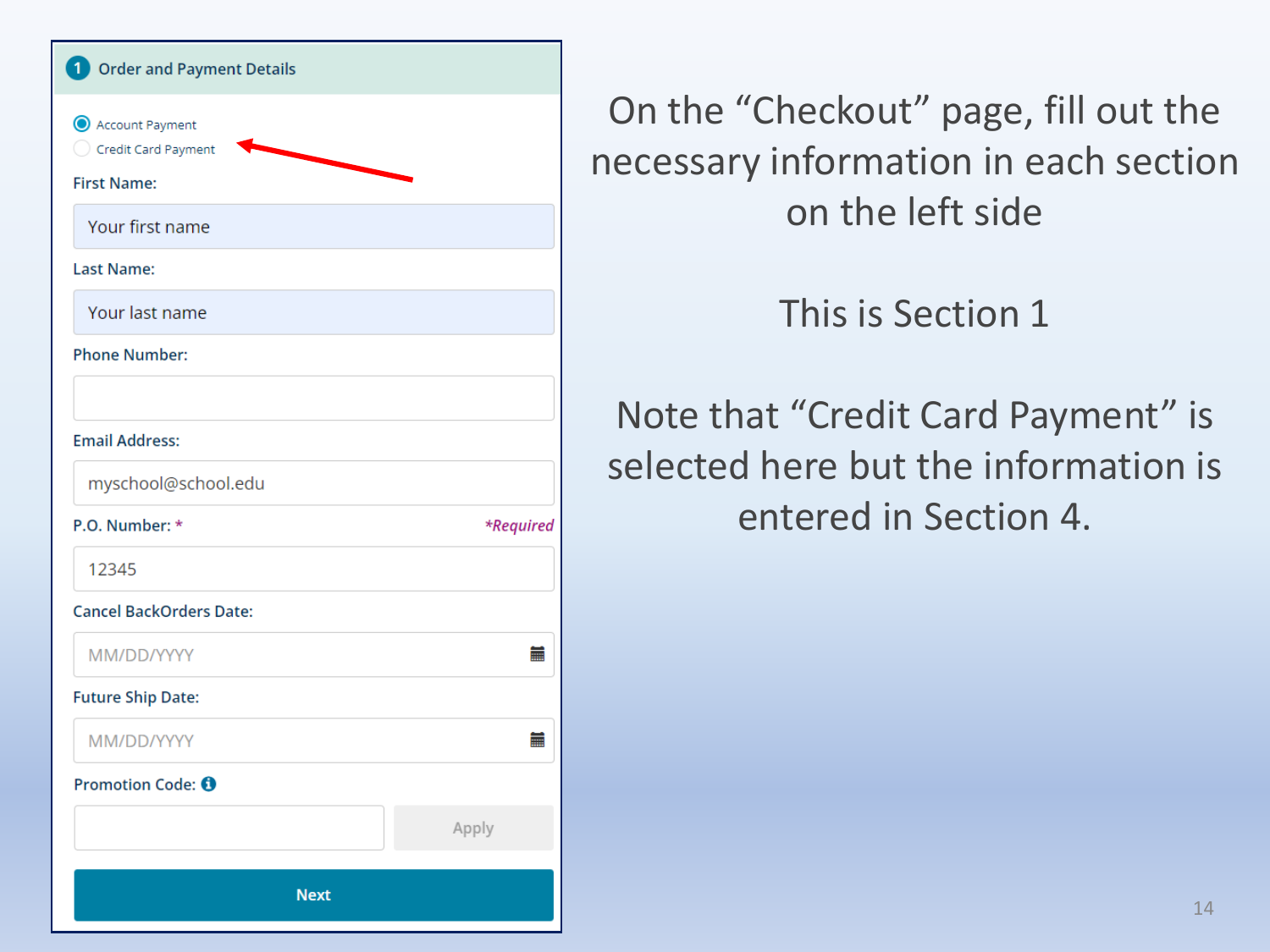#### 2 Addresses

#### **Billing Address**

Lorem ipsum dolor sit amet, consectetur adipiscing elit, sed do eiusmod tempor incididunt ut labore et

#### **Shipping Address**

Lorem ipsum dolor sit amet, consectetur adipiscing elit, sed do eiusmod tempor incididunt ut labore et

Ship to attention:

Check box to enter a one time ship-to address (for this order only) that is different from the established shipping address on vour account.

**Next** 

#### This is Section 2

#### Confirm the billing and shipping addresses

If you need to send this order to a onetime ship-to address (not an established shipping address on your account), check the box to enter the address information.

If you do have an established shipping address that is not shown as an option while ordering, reach out to the OASIS Administrators to update your registration. On the Home Page, click "OASIS Registration Update".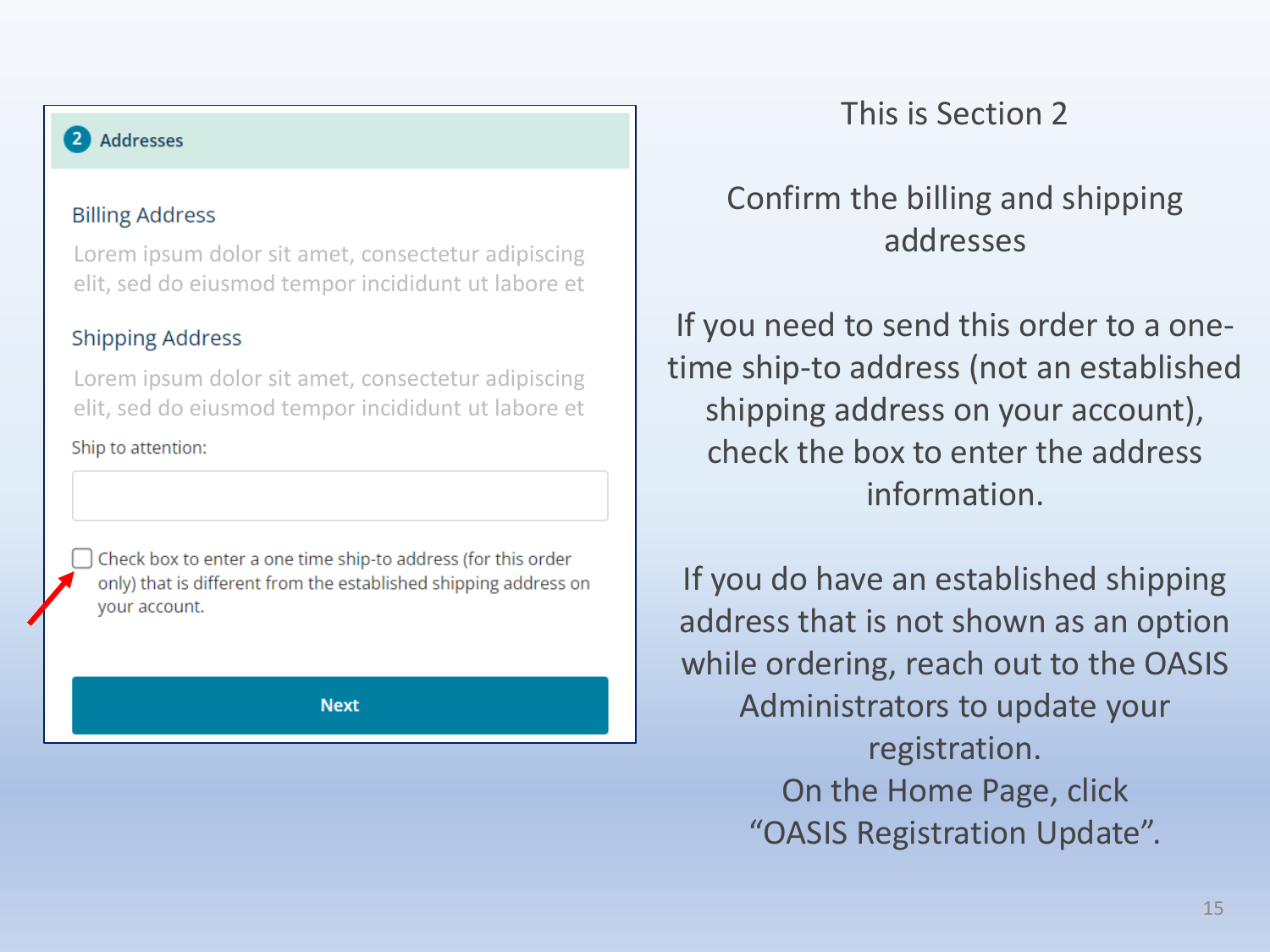

#### **Next Day Air**

- 2nd Day Air
- $\bigcirc$  3-Day

Items will ship as soon as they are available.

#### This is Section 3

#### Choose the Shipping Service Level

If your Pearson account does not carry any special shipping instructions, you will just see the shipping levels and can make your selection.

If your Pearson account does carry special shipping instructions, that carrier information is displayed. It will change based on the level you select.

**Next**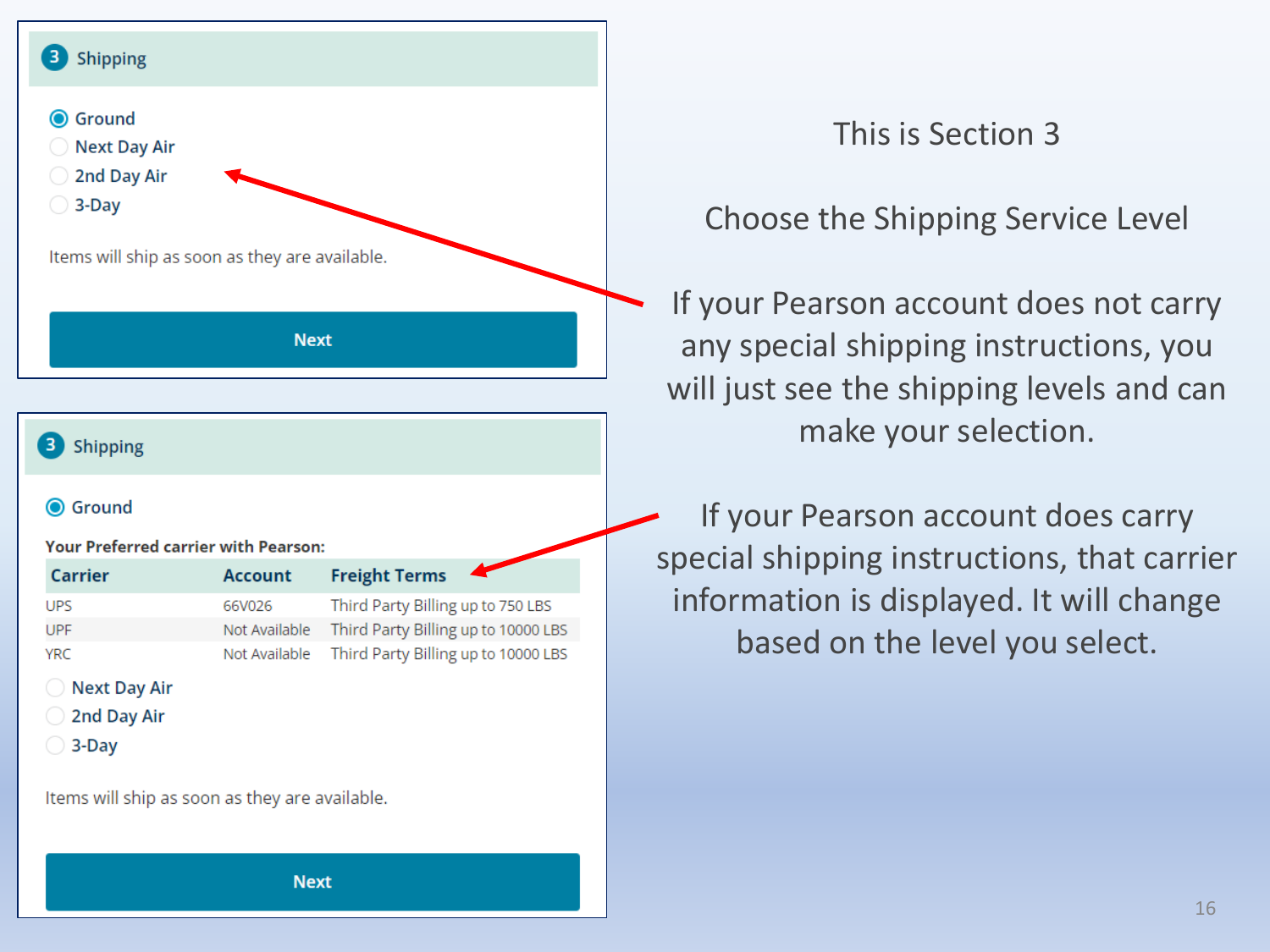

#### This is Section 4

In Section 1, if you chose "Account Payment", check the box to agree to our Terms and click "Place Order" to finalize.

If you chose "Credit Card Payment", enter the credit card information here. Then check the box to agree to our Terms and click "Place Order" to finalize.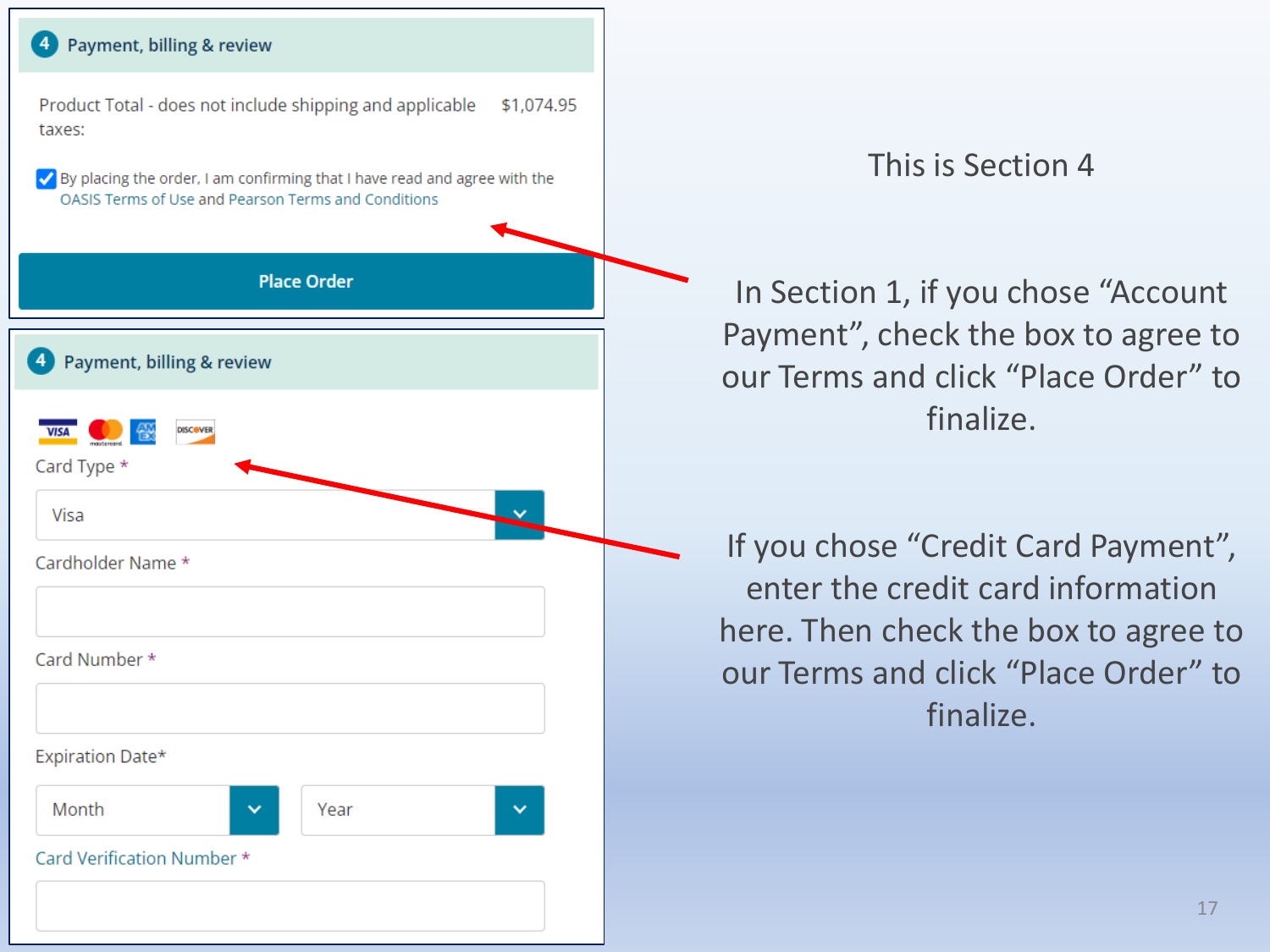<span id="page-17-0"></span>

**Generate Reports** 

**Document Request** 

**Claims & Returns** 

**Product Search** 

**Place Order** 

**Order/Credit Tracking** 

## Multi-Order Upload Place more than one order at a time via spreadsheet If this option is not available to you and you would like to use it, contact the OASIS Administrators

**Access Code Status** 

**Sales Rep Locator**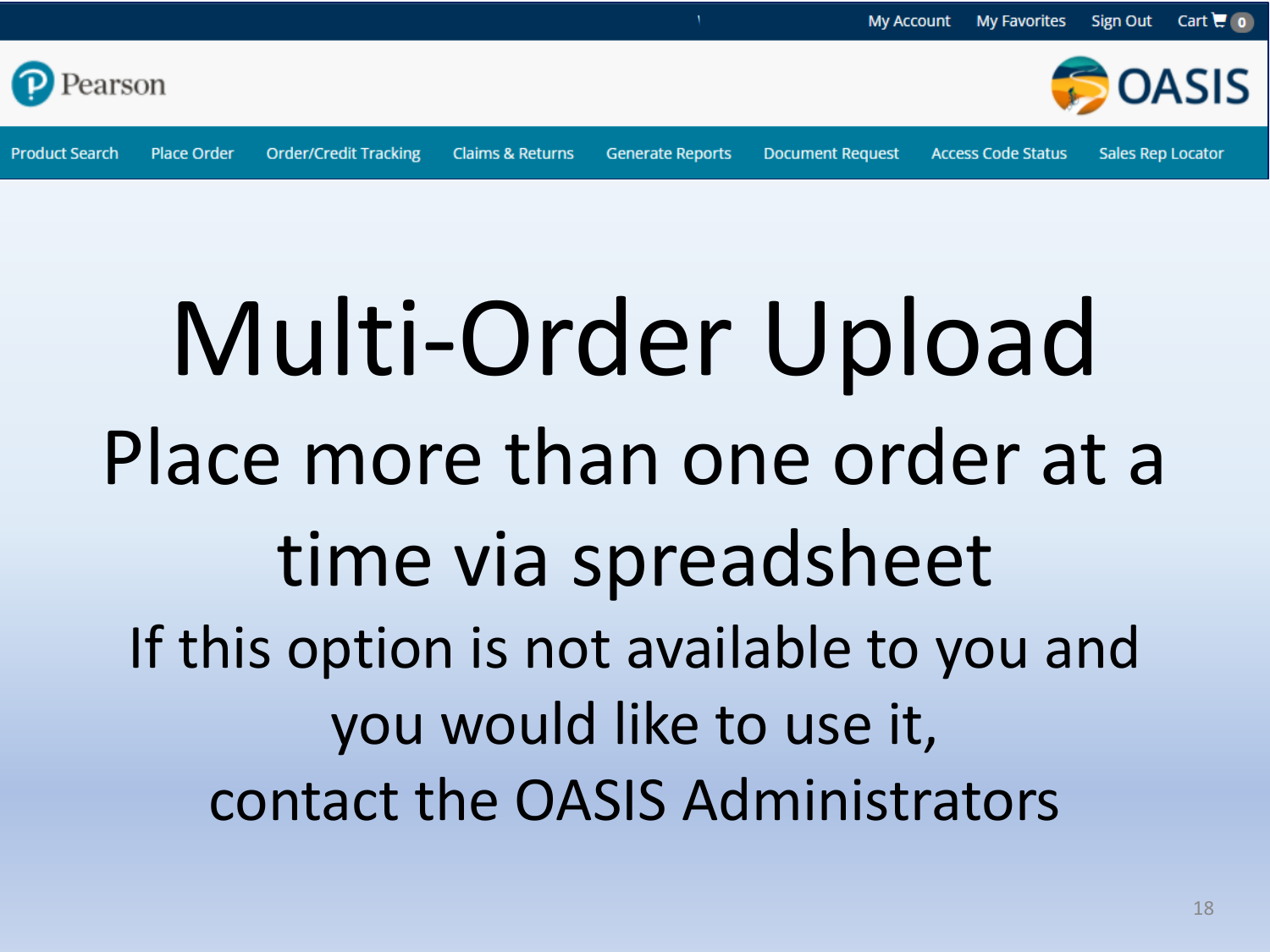Each line on the spreadsheet = one complete order. Fach order can have a maximum of 5 ISBNs. Use the master Excel Spreadsheet provided for all orders.

## Multi-Order Upload

- . Use Multi-Order Upload to place more than one order at a time.
- . Each line on the spreadsheet = one complete order.
- Each order can have a maximum of 5 ISBNs.
- . Download the master Excel Spreadsheet template here.

#### Select Order File

#### Prepare the file and upload it: Learn more

- . On the master Excel Spreadsheet, fill out all required fields.
- For Shipping Service Level, enter G, 3, 2 or 1.
- Choose the file and click "Upload File".
- When all information is valid, review order details including price & availability. Click "Submit Orders".
- If there are errors in the file, make the corrections on the spreadsheet and upload again.

#### Select a file to upload:



Upload File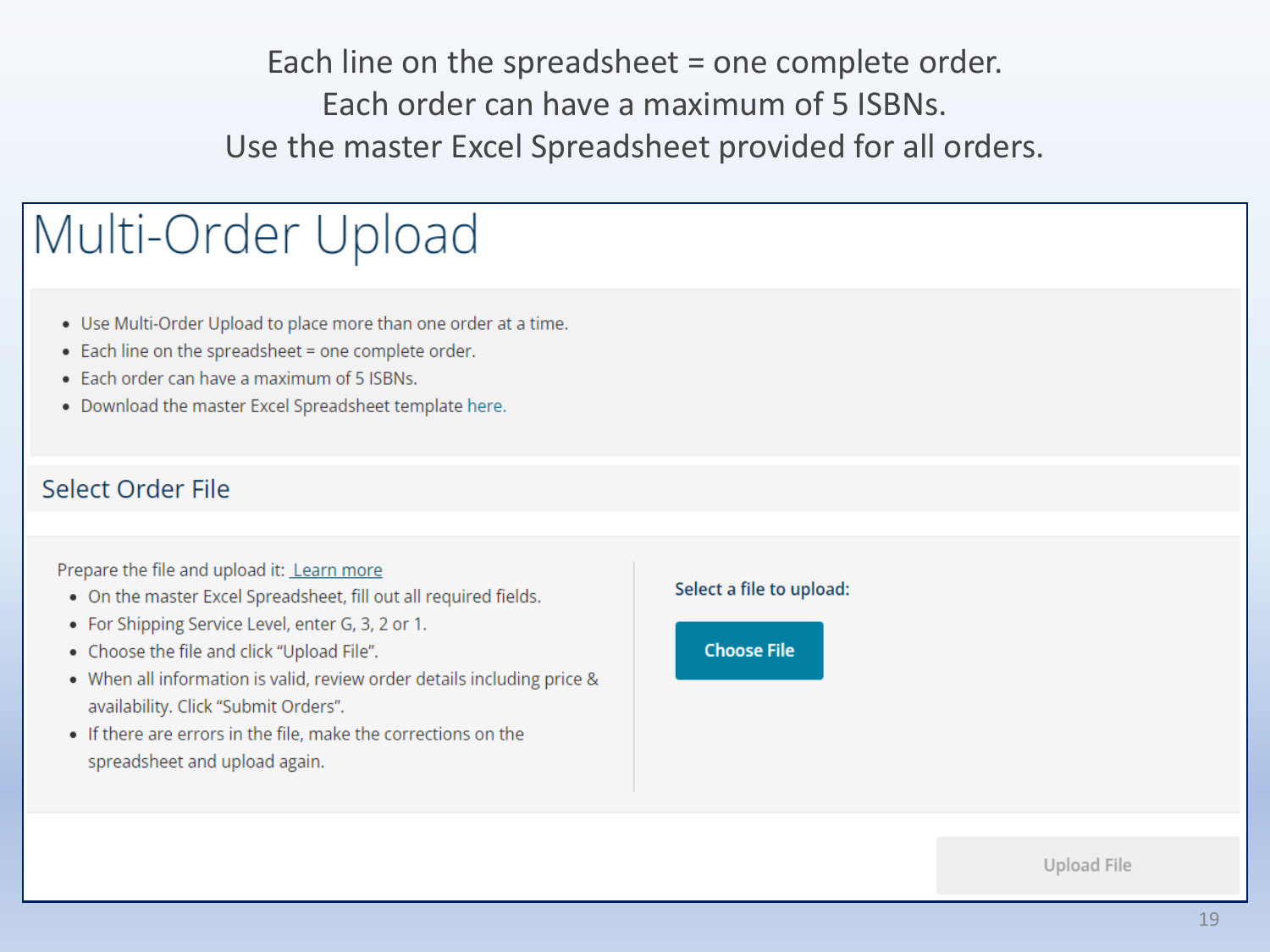#### On the master Excel Spreadsheet, fill out all required fields.

| <b>A</b>       | A               | в                                         | с                                                           |                                                    | Ε               |                         | G                                           | Н               |
|----------------|-----------------|-------------------------------------------|-------------------------------------------------------------|----------------------------------------------------|-----------------|-------------------------|---------------------------------------------|-----------------|
|                | 1-18 characters | PO Number Ship-To Name<br>1-35 characters | Address Line 1<br>1-30 characters<br>[Sorry, no P.O. Boxes] | Address Line 2   Ship_To_Attn  <br>0-30 characters | 0-30 characters | City<br>0-30 characters | <b>State</b><br>2-letter abbr<br>Upper case | Zip<br>5 digits |
| $\overline{2}$ |                 |                                           |                                                             |                                                    |                 |                         |                                             |                 |
| 3              |                 |                                           |                                                             |                                                    |                 |                         |                                             |                 |
| $\overline{4}$ |                 |                                           |                                                             |                                                    |                 |                         |                                             |                 |
| 5              |                 |                                           |                                                             |                                                    |                 |                         |                                             |                 |
| 6              |                 |                                           |                                                             |                                                    |                 |                         |                                             |                 |
|                |                 |                                           |                                                             |                                                    |                 |                         |                                             |                 |

| ∥ Order Confirm Email Address  <br>Centiconal<br>0-50 characters<br>user@domain.com | <b>Delivery Phone</b><br><b>Number</b><br>1-20 characters | <b>Shipping</b><br><b>Service Level</b><br>G = Ground, 1 = Next<br>Day Air, 2 = 2nd Day<br>Air, 3=3rd Day Air | <b>Ship Confirm Email Address</b><br>0-50 characters<br>user@domain.com |
|-------------------------------------------------------------------------------------|-----------------------------------------------------------|---------------------------------------------------------------------------------------------------------------|-------------------------------------------------------------------------|
|                                                                                     |                                                           |                                                                                                               |                                                                         |
|                                                                                     |                                                           |                                                                                                               |                                                                         |
|                                                                                     |                                                           |                                                                                                               |                                                                         |
|                                                                                     |                                                           |                                                                                                               |                                                                         |
|                                                                                     |                                                           |                                                                                                               |                                                                         |
|                                                                                     |                                                           |                                                                                                               |                                                                         |

| M                                  | N         |                                                              | P             |                | R |                                                                      |                         | U                                  |                                        |
|------------------------------------|-----------|--------------------------------------------------------------|---------------|----------------|---|----------------------------------------------------------------------|-------------------------|------------------------------------|----------------------------------------|
| <b>ISBN #1</b><br>10-14 characters | $Q$ ty #1 | <b>ISBN #2</b><br>1-4 digits   10-14 characters   1-4 digits | <b>Qty #2</b> | <b>ISBN #3</b> |   | Qty #3   ISBN #4<br>10-14 characters   1-4 digits   10-14 characters | $Q$ ty #4<br>1-4 digits | <b>ISBN #5</b><br>10-14 characters | $\vert$ Qty #5 $\vert$<br>$1-4$ digits |
|                                    |           |                                                              |               |                |   |                                                                      |                         |                                    |                                        |
|                                    |           |                                                              |               |                |   |                                                                      |                         |                                    |                                        |
|                                    |           |                                                              |               |                |   |                                                                      |                         |                                    |                                        |
|                                    |           |                                                              |               |                |   |                                                                      |                         |                                    |                                        |
|                                    |           |                                                              |               |                |   |                                                                      |                         |                                    |                                        |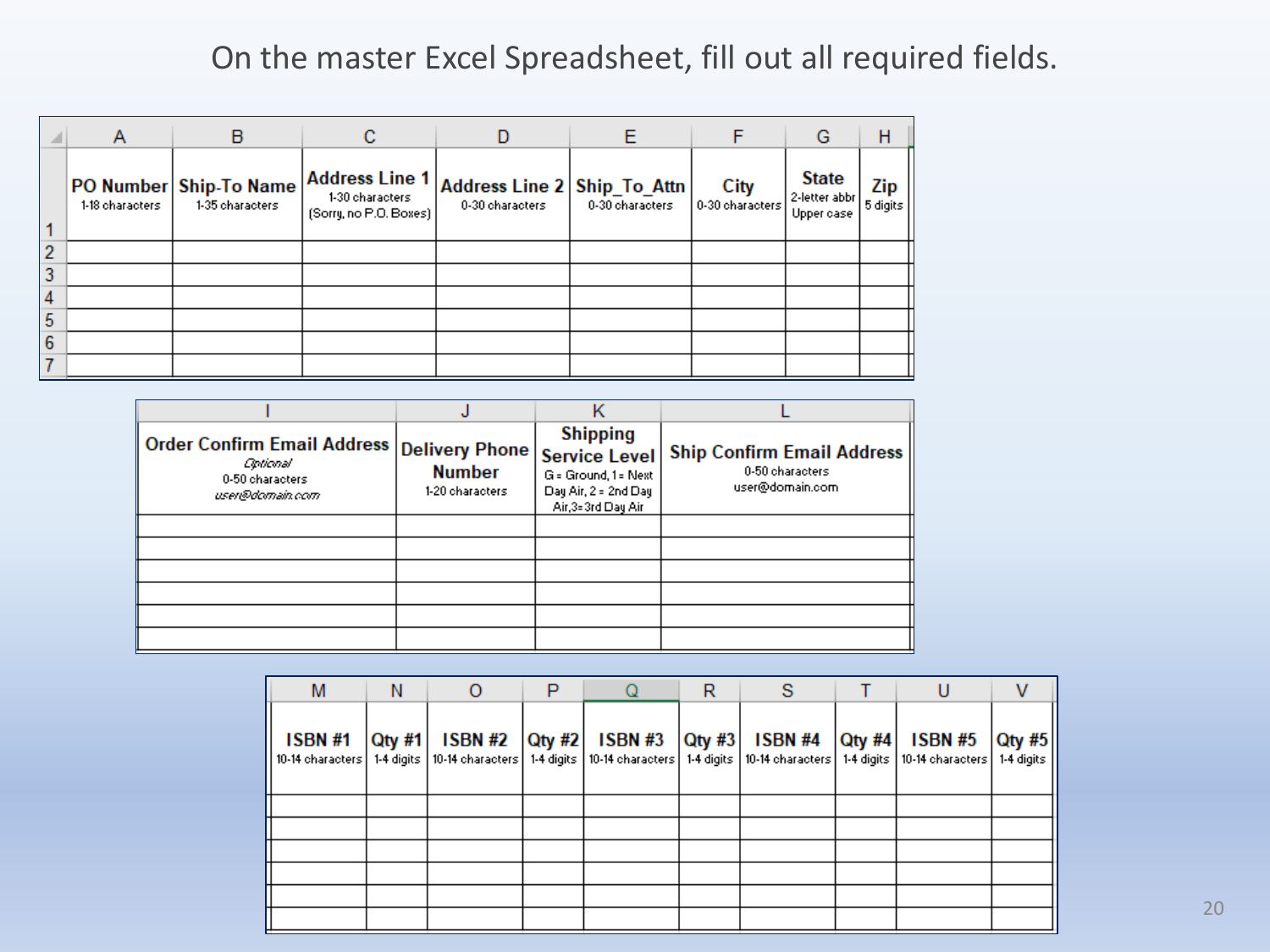Choose the file and click "Upload File".

If there are any errors, correct them on the spreadsheet and upload again.

## Multi-Order Upload

- . Use Multi-Order Upload to place more than one order at a time.
- . Each line on the spreadsheet = one complete order.
- Each order can have a maximum of 5 ISBNs.
- . Download the master Excel Spreadsheet template here.

#### Select Order File

Prepare the file and upload it: Learn more

- . On the master Excel Spreadsheet, fill out all required fields.
- For Shipping Service Level, enter G, 3, 2 or 1.
- Choose the file and click "Upload File".
- . When all information is valid, review order details including price & availability. Click "Submit Orders".
- If there are errors in the file, make the corrections on the spreadsheet and upload again.

#### Select a file to upload:

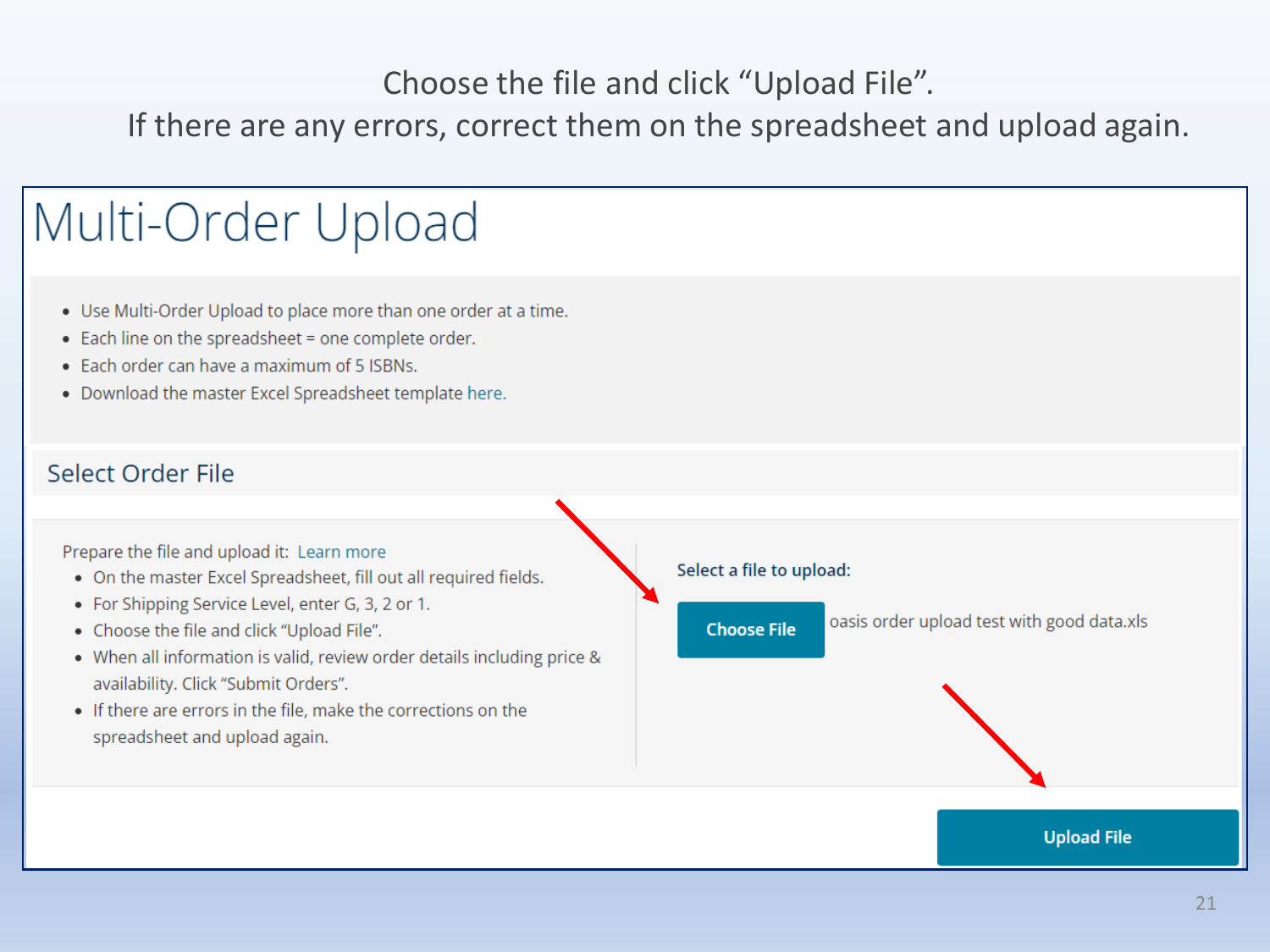#### When all information is valid, review order details including price & availability. Click "Submit Orders".

|                         | <b>Order Details</b>                      |                                                                                           |               |                             |                                                          |                     |                                 |                              |  |  |  |  |  |
|-------------------------|-------------------------------------------|-------------------------------------------------------------------------------------------|---------------|-----------------------------|----------------------------------------------------------|---------------------|---------------------------------|------------------------------|--|--|--|--|--|
|                         | <b>Total Orders</b><br><b>Total Units</b> |                                                                                           |               |                             | <b>Total Order Amount</b><br>(excluding freight and tax) |                     |                                 |                              |  |  |  |  |  |
|                         | 7                                         | 8                                                                                         |               |                             |                                                          | \$536.92            |                                 | <b>Total</b><br><b>Price</b> |  |  |  |  |  |
|                         | Ship-To                                   | <b>Address / City, State, Zip</b>                                                         |               | Ship-To<br><b>Attention</b> | <b>Shipping</b><br><b>Method</b>                         | PO<br><b>Number</b> | <b>Total</b><br><b>Quantity</b> |                              |  |  |  |  |  |
| $\mathbf{v}$ 1          | Ramona                                    | 1797 Glen Street, Apt. 649,<br><b>States of America</b>                                   | 12003, United | John                        | Ground                                                   | TXT012894           | 1                               | \$94.99                      |  |  |  |  |  |
|                         | <b>ISBN</b>                               | <b>Description</b>                                                                        |               | <b>Price</b>                | <b>Disc</b>                                              | <b>Status</b>       | Qty                             | <b>Ext Price</b>             |  |  |  |  |  |
|                         | 9780205733163                             | Seeing Ourselves: Classic, Contemporary, and<br>Cross-Cultural Readings in Sociology, 8/e |               | \$126.65                    | Net                                                      | Available           | 1                               | \$94.99                      |  |  |  |  |  |
| $\blacktriangleright$ 2 | Michael                                   | 1807 Jerry Toth Drive, Apt. 654,<br><b>United States of America</b>                       | , 99503,      |                             | 2nd Day Air                                              | TXT012899           | 1                               | \$50.39                      |  |  |  |  |  |
| $\blacktriangleright$ 3 | Tommy                                     | 1808 Meadow Drive, Apt. 656,<br>73160, United States of America                           |               | Susie                       | Next Day Air                                             | TXT012901           | $\overline{2}$                  | \$145.38                     |  |  |  |  |  |
|                         | <b>Submit Orders</b>                      |                                                                                           |               |                             |                                                          |                     |                                 |                              |  |  |  |  |  |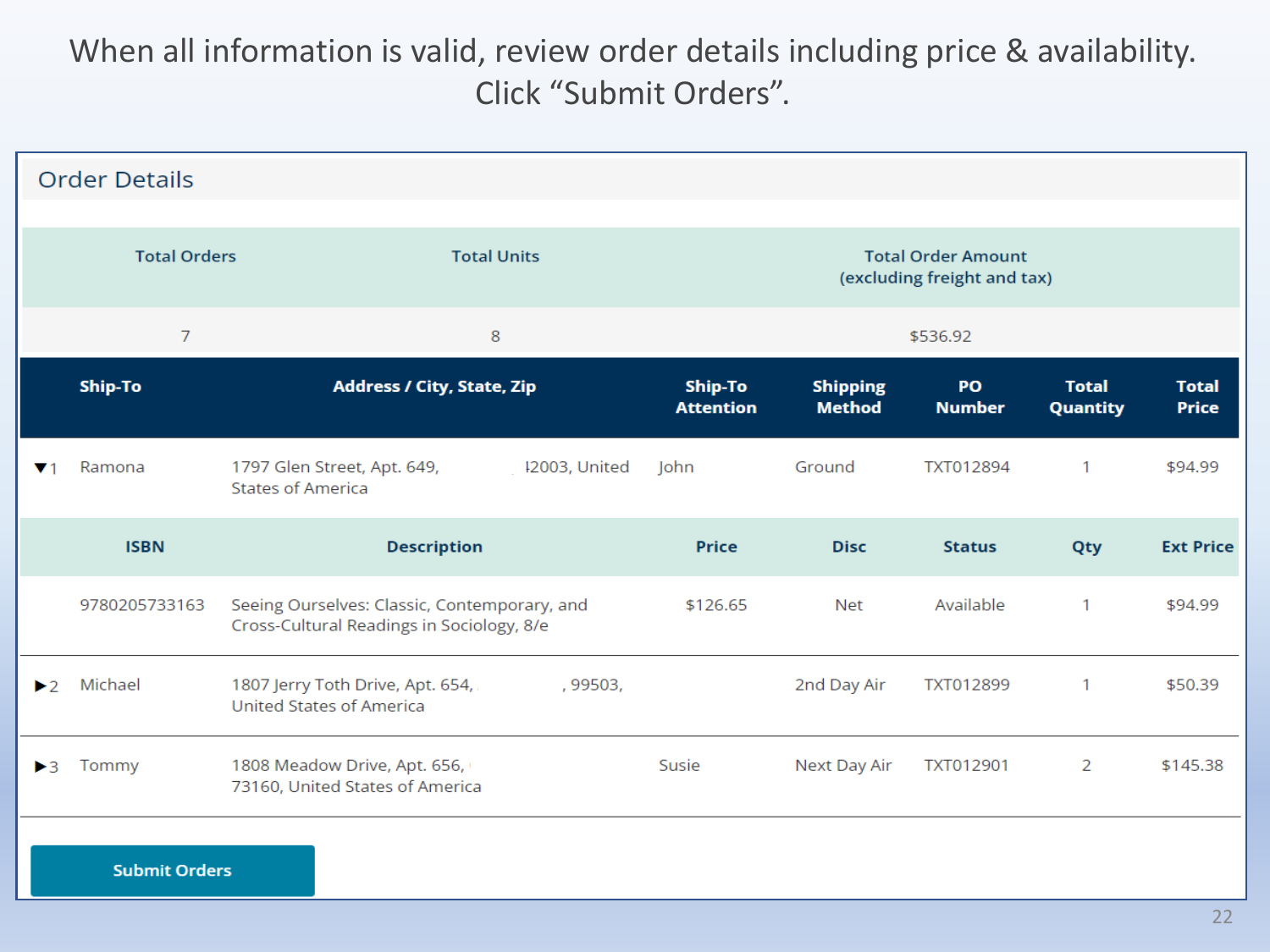



## Need help?

### Do you need help using OASIS? On the Home Page, click the "OASIS Technical Support" link to submit your questions.

## **OASIS User Guide & Technical Support** . New! You can now place orders by uploading your Purchase Order. • OASIS step-by-step instructions L' • OASIS User Guide & Video Tutorial **OASIS Technical Support**  $\bullet$